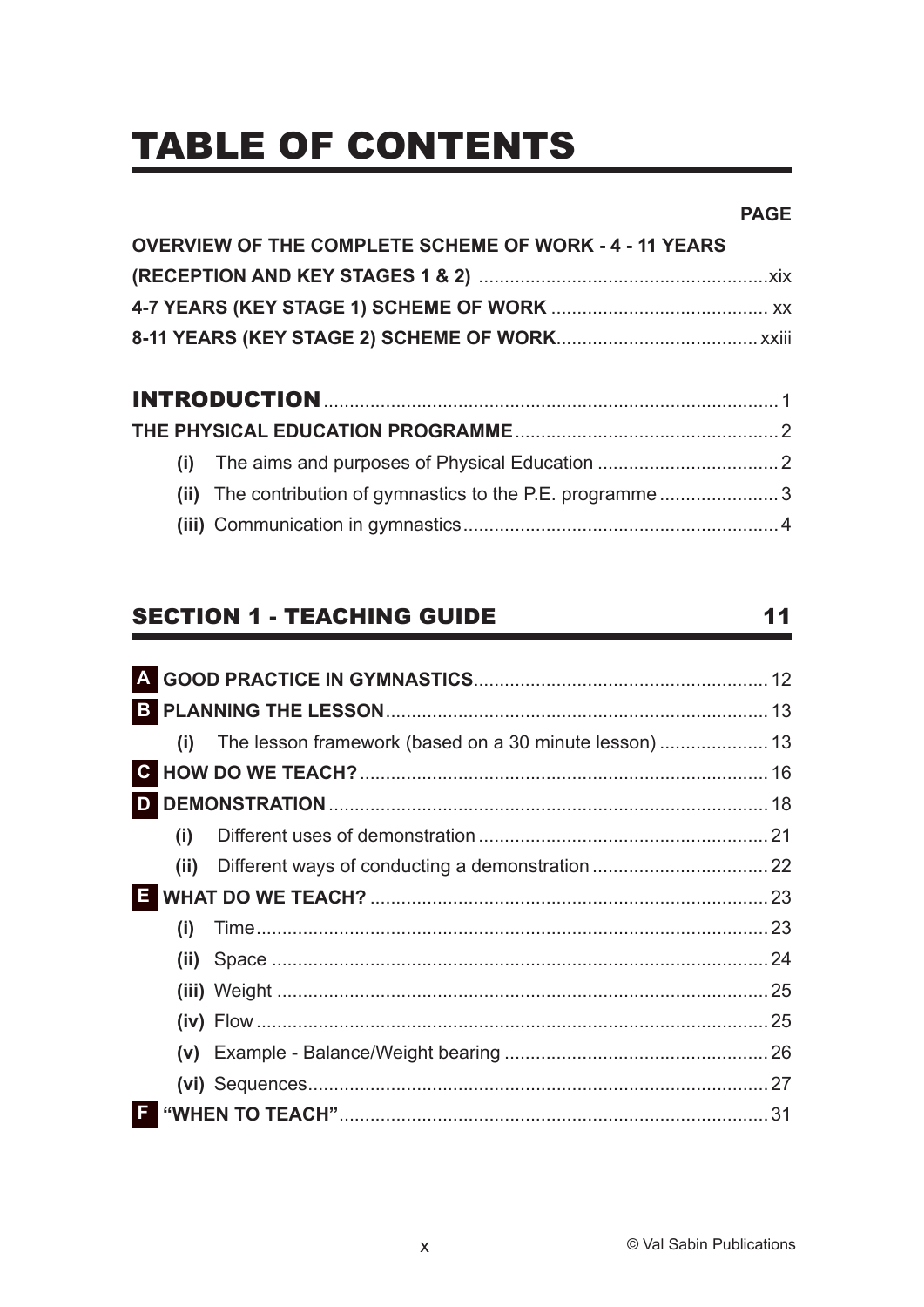# SECTION 2 - APPARATUS 35

| 4 ORGANISATION OF APPARATUS WITHIN A LESSON  36            |  |
|------------------------------------------------------------|--|
|                                                            |  |
|                                                            |  |
| <b>B INTRODUCTION AND PROGRESSIVE USE OF APPARATUS  41</b> |  |
|                                                            |  |
|                                                            |  |
| E FORMING AND ORGANISING APPARATUS GROUPS  50              |  |
| E GROUP ORGANISATION FOR SETTING UP APPARATUS 51           |  |
|                                                            |  |
|                                                            |  |

# SECTION 3 - ASSESSMENT 57

| $\left(1\right)$ |  |
|------------------|--|
| (ii)             |  |
|                  |  |
|                  |  |

# SECTION 4 - WARMING UP AND COOLING DOWN 67

| UNDERSTANDING THE IMPORTANCE OF WARMING-UP |  |  |  |
|--------------------------------------------|--|--|--|
|                                            |  |  |  |
|                                            |  |  |  |
|                                            |  |  |  |
|                                            |  |  |  |
|                                            |  |  |  |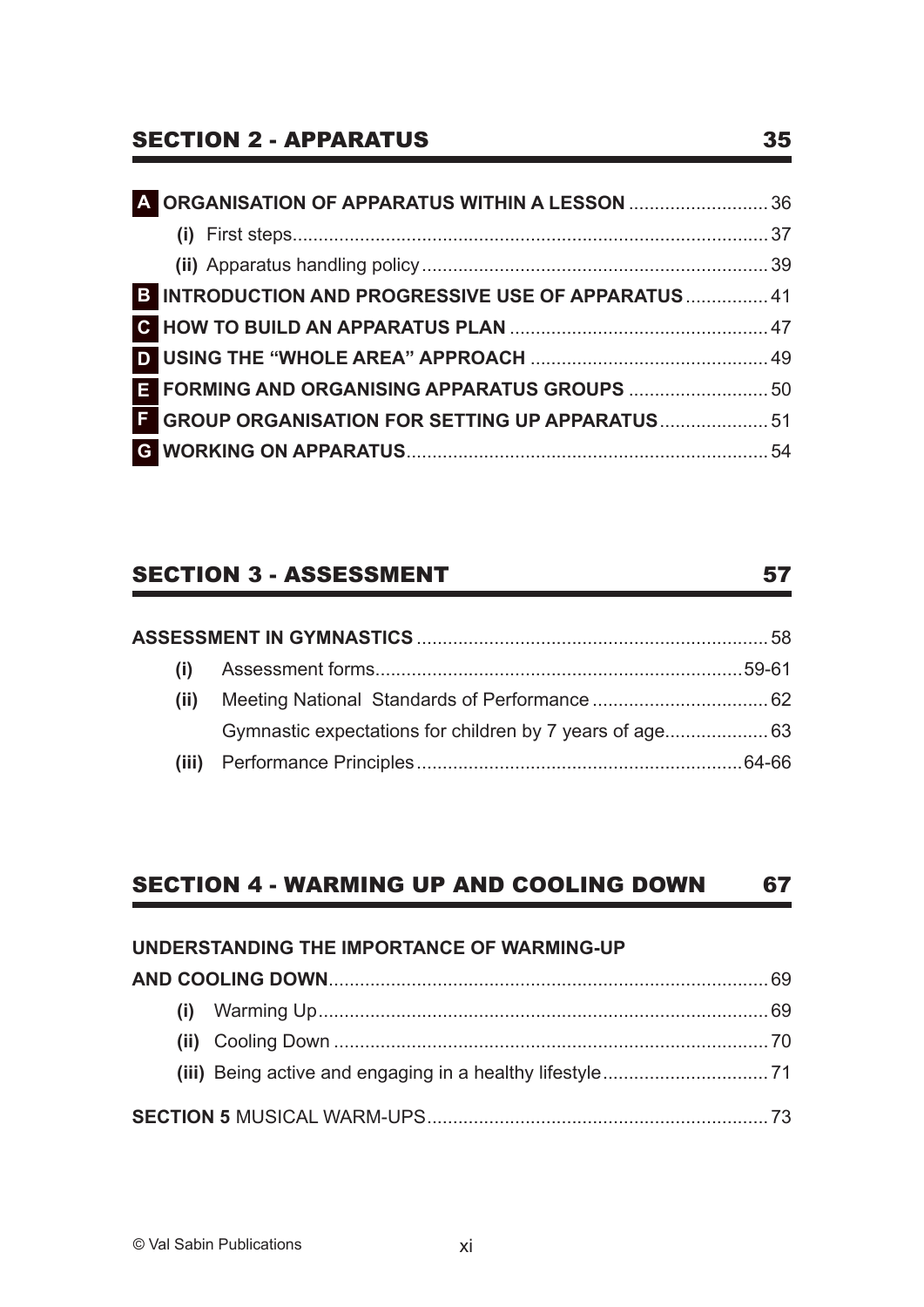### **SECTION 5 - MUSICAL WARM-UPS**

#### **SECTION 6 - USING THE UNITS OF WORK** 83

#### 73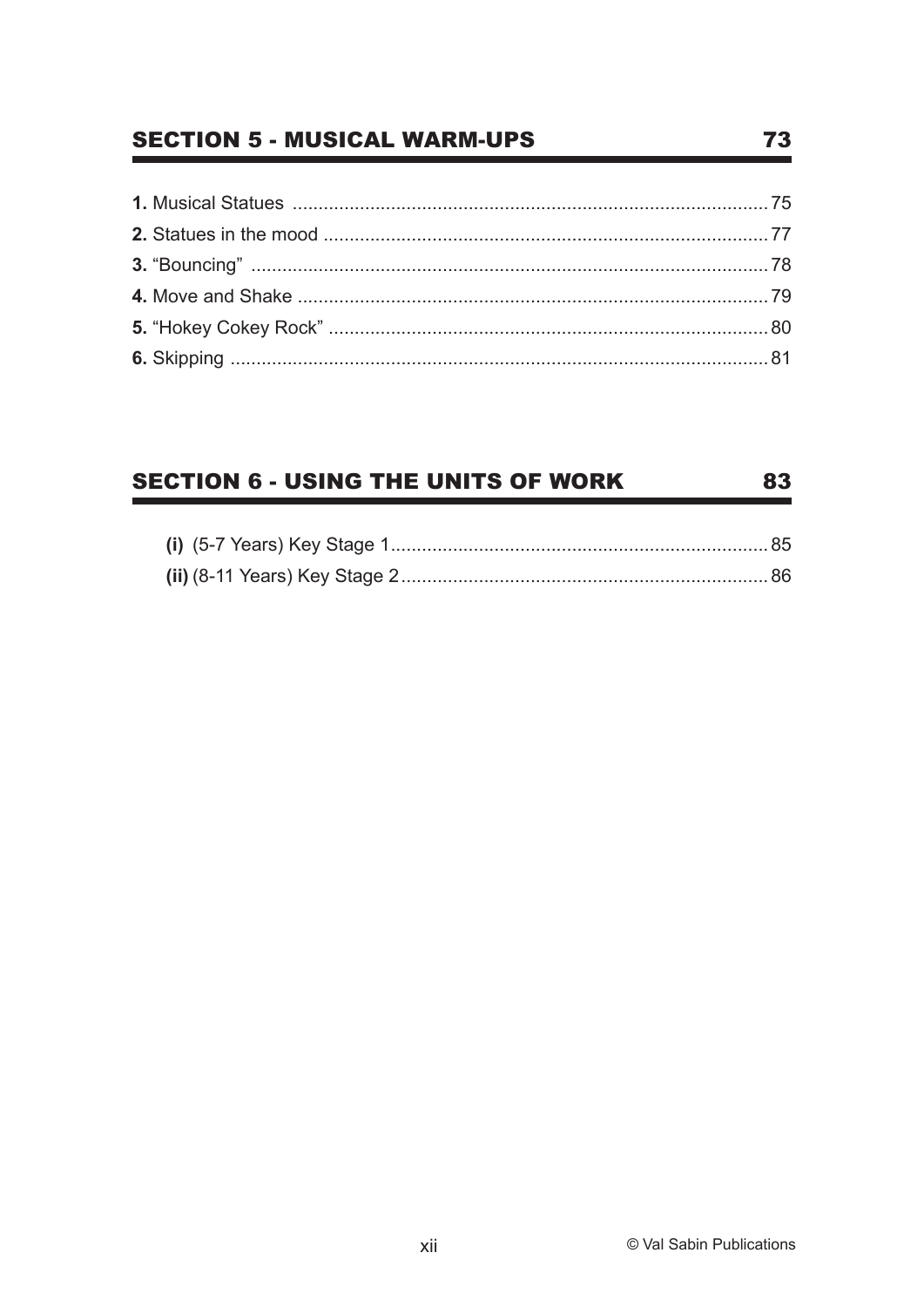# DETAILED SCHEME OF WORK FOR KEY STAGE 1 (5-7) YEARS) 89

#### 4-5 YEARS (RECEPTION)

| • Learning Objectives |  |
|-----------------------|--|
|                       |  |

- Reception Introductory unit
- Expected Learning Outcomes
- Children should also be guided continuously to
- **(4-5 YEARS) RECEPTION 7 LESSON PLANS** ......................................95-101

#### 4-5 YEARS (RECEPTION)

|                                                  | 103 |
|--------------------------------------------------|-----|
|                                                  |     |
| • Learning Objectives                            |     |
| • Unit framework                                 |     |
| • Expected Learning Outcomes                     |     |
| • Children should also be guided continuously to |     |
|                                                  |     |

#### 4-5 YEARS (RECEPTION)

| • Learning Objectives |  |
|-----------------------|--|

- Unit framework
- Expected Learning Outcomes
- Children should also be guided continuously to
- **(4-5 YEARS) RECEPTION 6 LESSON PLANS** .................................... 117-122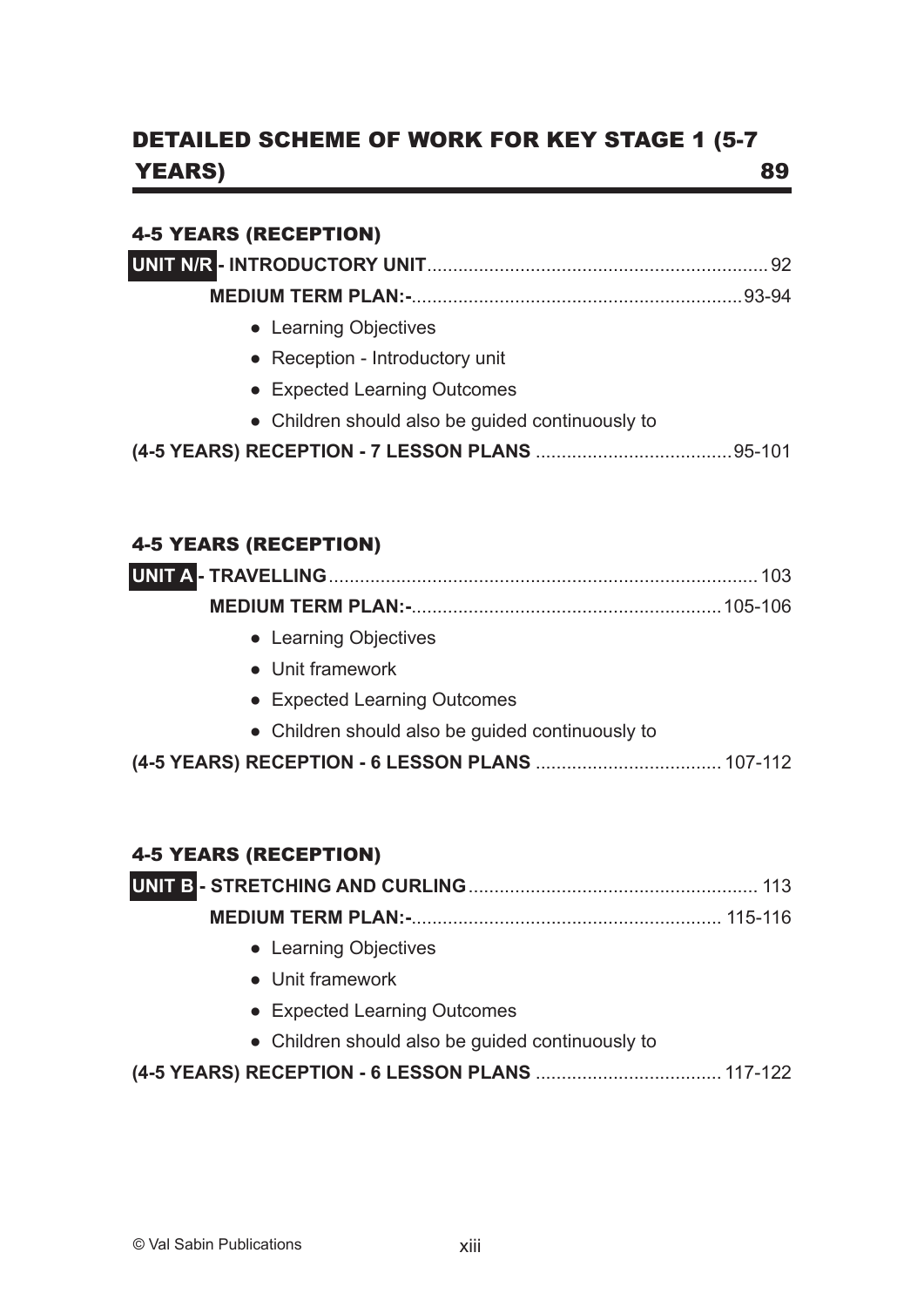#### 4-5 YEARS (RECEPTION)

# **UNIT C - TRAVELLING TAKING WEIGHT ON DIFFERENT BODY PARTS** . 123

**MEDIUM TERM PLAN:-**............................................................125-126

- ● Learning Objectives
- Unit framework
- Expected Learning Outcomes
- Children should also be guided continuously to

```
(4-5 YEARS) RECEPTION - 6 LESSON PLANS ....................................127-132
```
#### 5-6 YEARS (YEAR 1)

| UNIT D - FLIGHT - BOUNCING, JUMPING AND LANDING  133 |  |
|------------------------------------------------------|--|
|                                                      |  |
| • Learning Objectives                                |  |
| • Unit framework                                     |  |
| • Expected Learning Outcomes                         |  |
| • Children should also be guided continuously to     |  |
|                                                      |  |

#### 5-6 YEARS (YEAR 1)

- Learning Objectives
- Unit framework
- Expected Learning Outcomes
- Children should also be guided continuously to

**(5-6 YEARS) YEAR 1 - 6 LESSON PLANS** ............................................147-152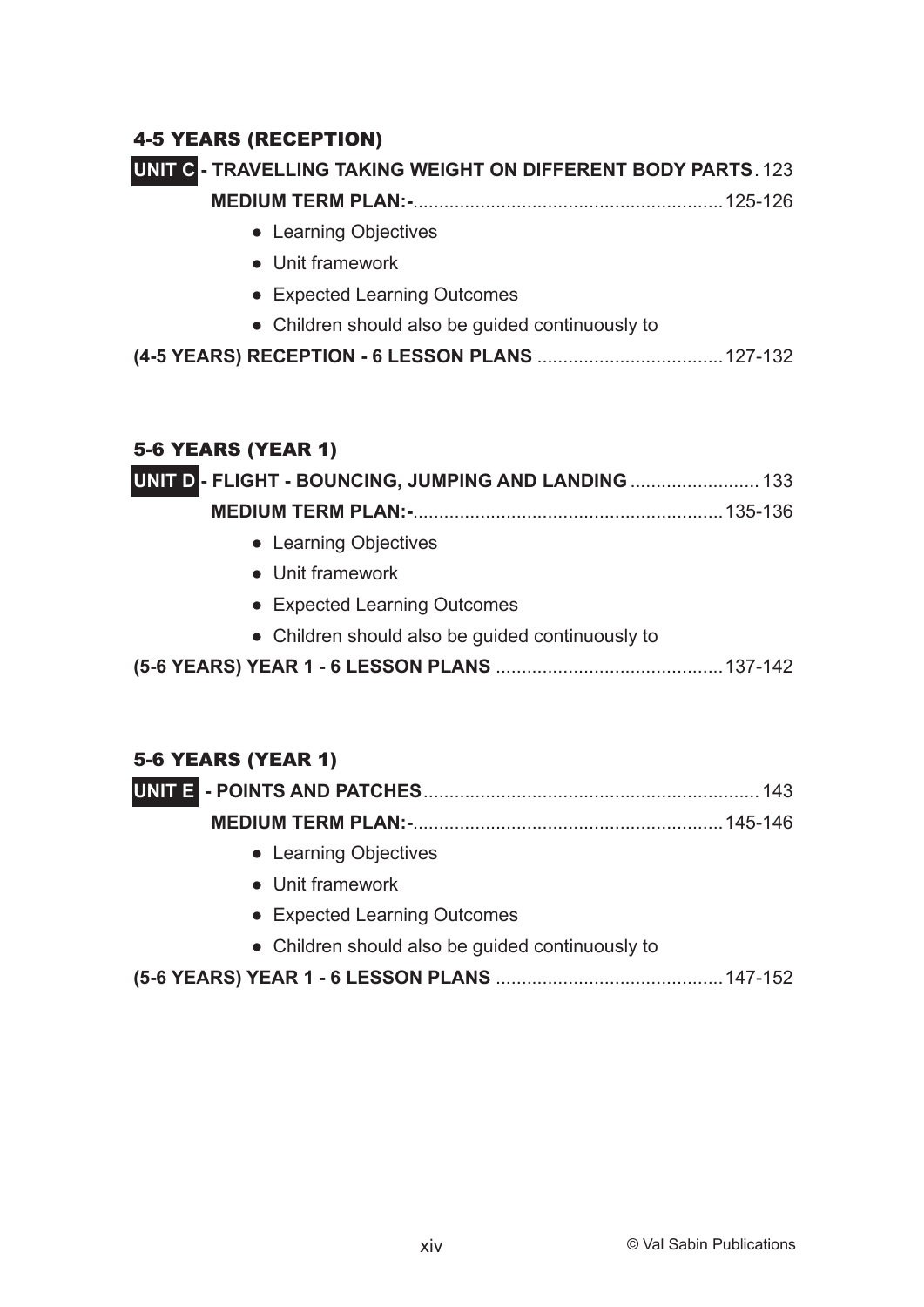#### 5-6 YEARS (YEAR 1)

| • Learning Objectives                            |
|--------------------------------------------------|
| • Unit framework                                 |
| • Expected Learning Outcomes                     |
| • Children should also be guided continuously to |
|                                                  |
| <b>5-6 YEARS (YEAR 1)</b>                        |
|                                                  |
|                                                  |
| • Learning Objectives                            |
| • Unit framework                                 |
| • Expected Learning Outcomes                     |
| • Children should also be guided continuously to |
|                                                  |
|                                                  |
|                                                  |
|                                                  |
|                                                  |
| 6-7 YEARS (YEAR 2)                               |
|                                                  |
|                                                  |
| • Learning Objectives                            |
| • Unit framework                                 |
| • Expected Learning Outcomes                     |
| • Children should also be guided continuously to |
|                                                  |
|                                                  |
|                                                  |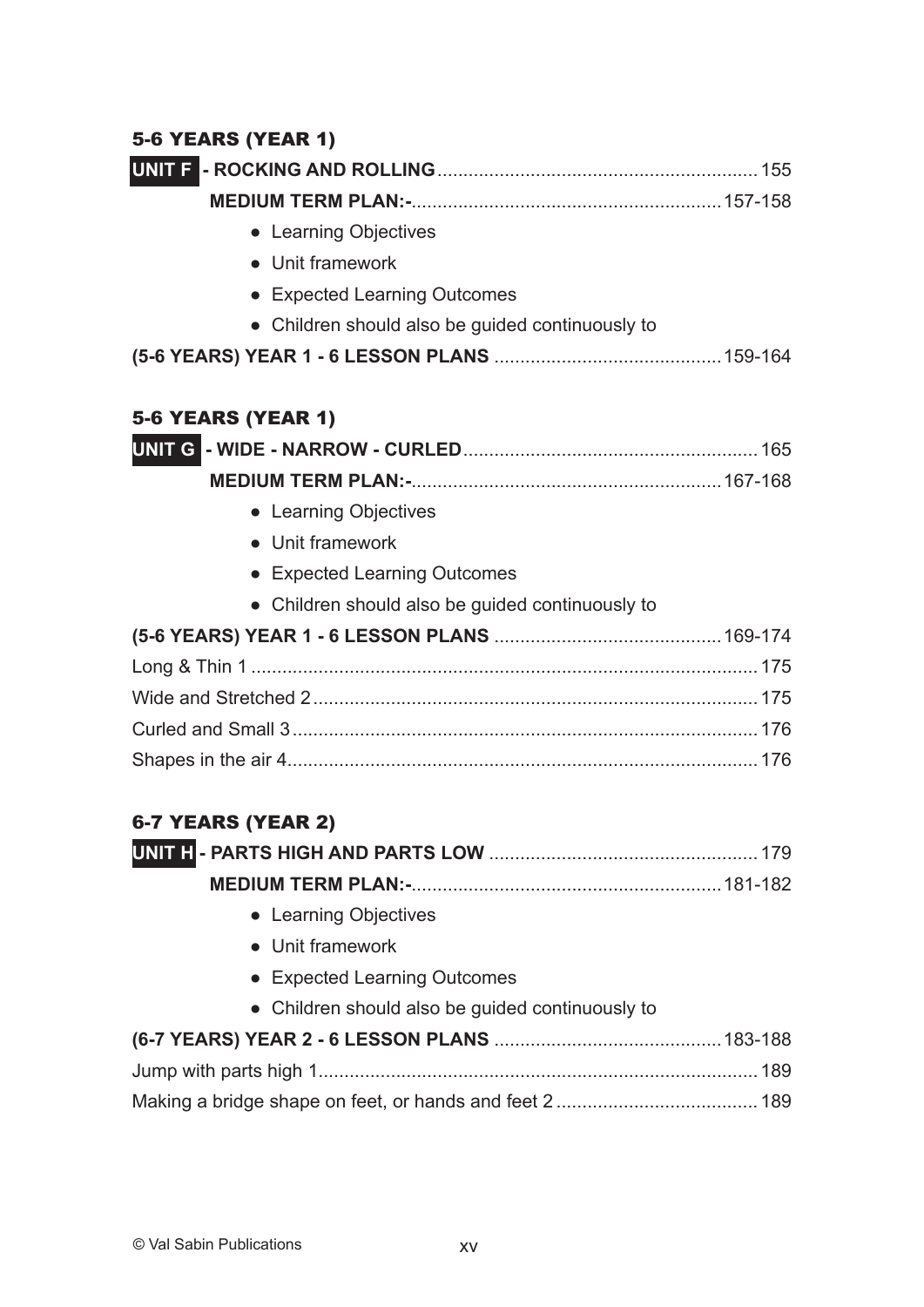# 6-7 YEARS (YEAR 2)

| UNIT I - PATHWAYS, STRAIGHT, ZIG-ZAG AND CURVING  191 |
|-------------------------------------------------------|
|                                                       |
| • Learning Objectives                                 |
| • Unit framework                                      |
| • Expected Learning Outcomes                          |
| • Children should also be guided continuously to      |
|                                                       |
| 6-7 YEARS (YEAR 2)                                    |
|                                                       |
|                                                       |
| • Learning Objectives                                 |
| • Unit framework                                      |
| • Expected Learning Outcomes                          |
| • Children should also be guided continuously to      |
|                                                       |
| 6-7 YEARS (YEAR 2)                                    |
|                                                       |
|                                                       |
| • Learning Objectives                                 |
| • Unit framework                                      |
| • Expected Learning Outcomes                          |
| • Children should also be guided continuously to      |
|                                                       |
| <b>SECTION 7 - TEACHING SPECIFIC SKILLS</b><br>223    |

# TEACHING SPECIFIC SKILLS**................................................................224**

| <b>THE DEVELOPMENT AND EXTENSION OF A SKILL225</b> |  |  |
|----------------------------------------------------|--|--|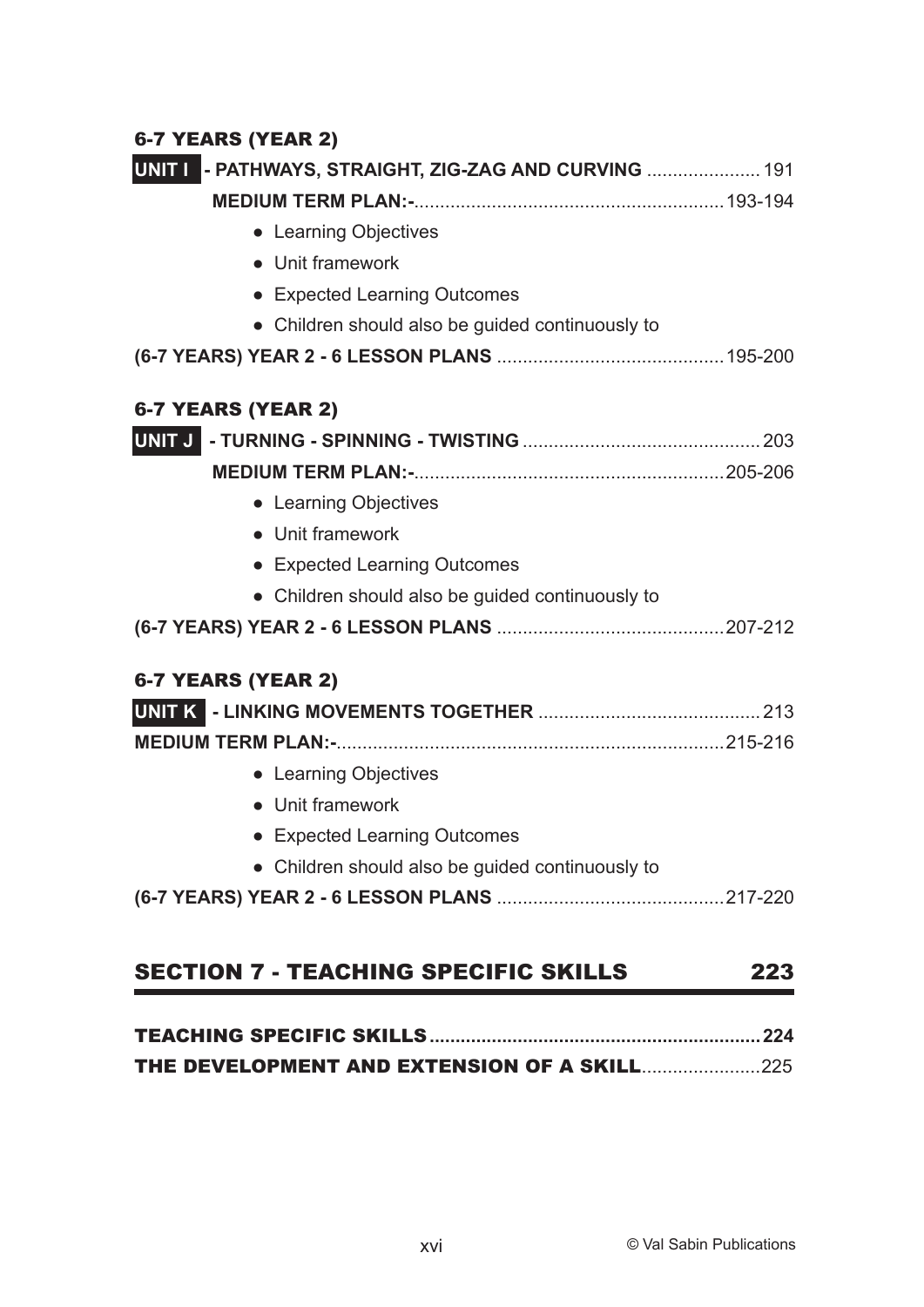# **JUMPING**

| $\bullet$ |  |
|-----------|--|
|           |  |
|           |  |
|           |  |
|           |  |
|           |  |
|           |  |
| $\bullet$ |  |
|           |  |
|           |  |
| $\bullet$ |  |
|           |  |
|           |  |

|--|--|--|

# ROLLING 239

#### **SIDEWAYS ROLLING**

#### **FORWARD ROLLING**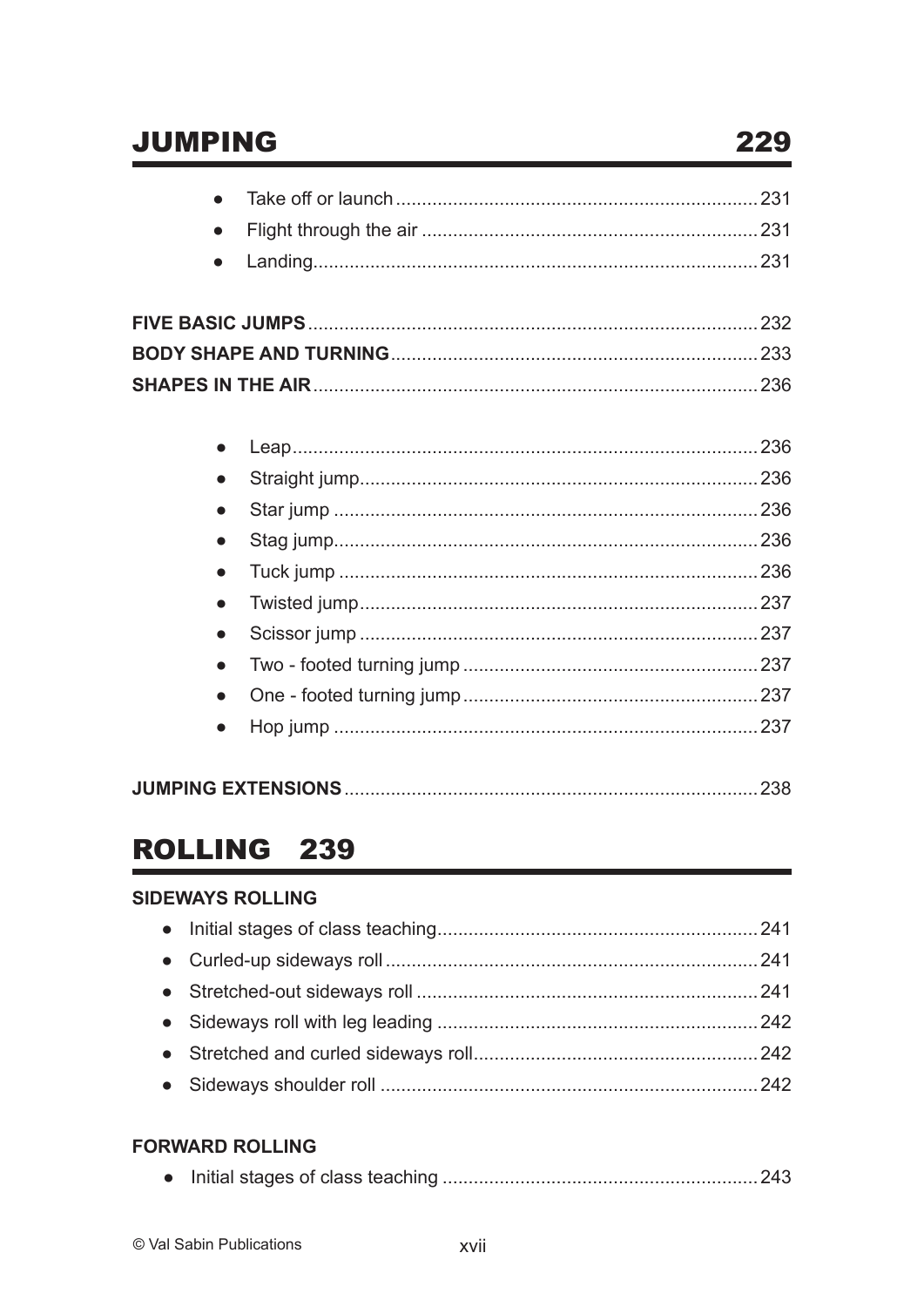#### **BACKWARD ROLLING**

| • Ideas and suggestions for progressive movements once the |  |
|------------------------------------------------------------|--|
|                                                            |  |
|                                                            |  |
|                                                            |  |

#### **TAKING WEIGHT ON HANDS & FEET** 269

#### **TRAVELLING ON HANDS AND FEET**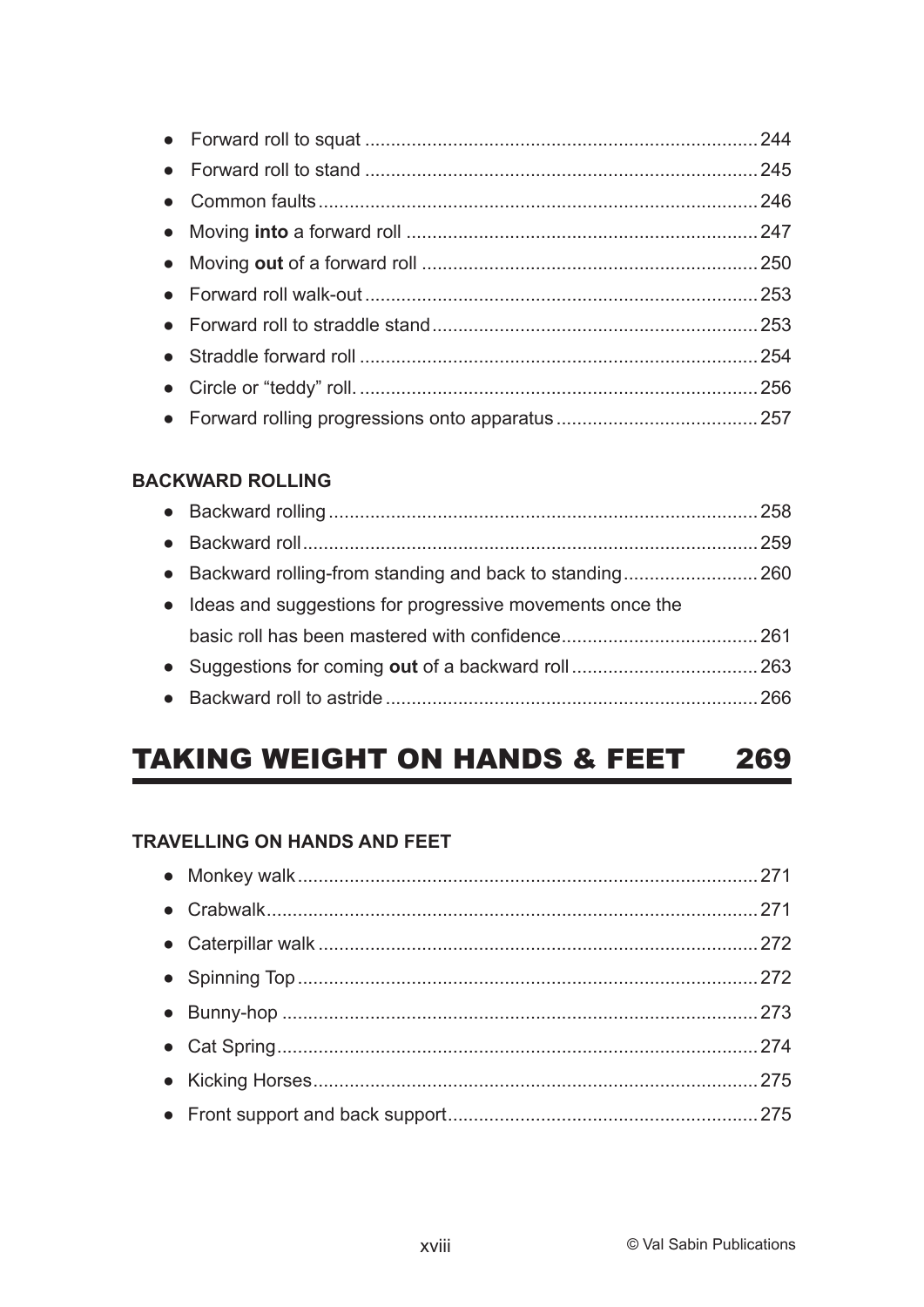#### **HANDSTAND**

#### **DIFFERENTIATION AND EXTENSION ACTIVITIES**

#### **CARTWHEELS**

|--|--|--|

#### **DIFFERENTIATION AND EXTENSION ACTIVITIES**

# BALANCE 287

| BALANCE ON LARGE AND SMALL PARTS OF THE BODY  289 |  |
|---------------------------------------------------|--|
| 290                                               |  |
|                                                   |  |
|                                                   |  |
|                                                   |  |
|                                                   |  |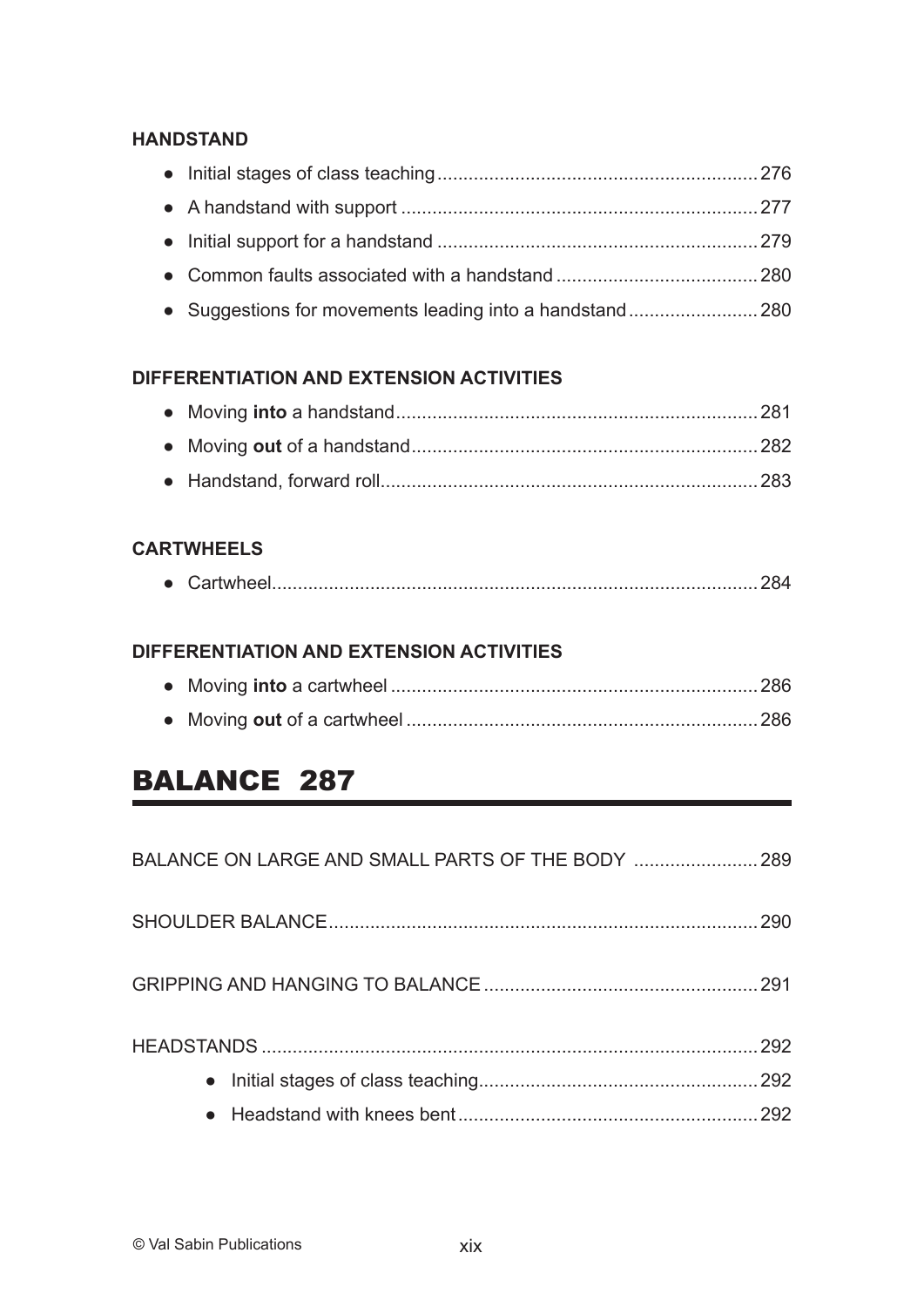#### EXTENSION ACTIVITIES

● Headstand into straight legs............................................................. 293

# SPRINGING ON/OFF/OVER APPARATUS 295

#### **SIMPLE ON / OFF / OVER WORK**

| BUNNY-HOP OR SIDEWAYS SQUAT OVER A BENCH |  |
|------------------------------------------|--|
|                                          |  |

| BUNNY-HOP OR SIDEWAYS SQUAT OVER THE APPARATUS 297 |  |
|----------------------------------------------------|--|
|                                                    |  |
|                                                    |  |
|                                                    |  |
|                                                    |  |
|                                                    |  |

#### **LEAPFROG OVER A PARTNER**

| • Taking the weight of a partner in leapfrog  301 |  |
|---------------------------------------------------|--|
|                                                   |  |
| • "Top Gymnastics References" "Tops 1" 303        |  |
|                                                   |  |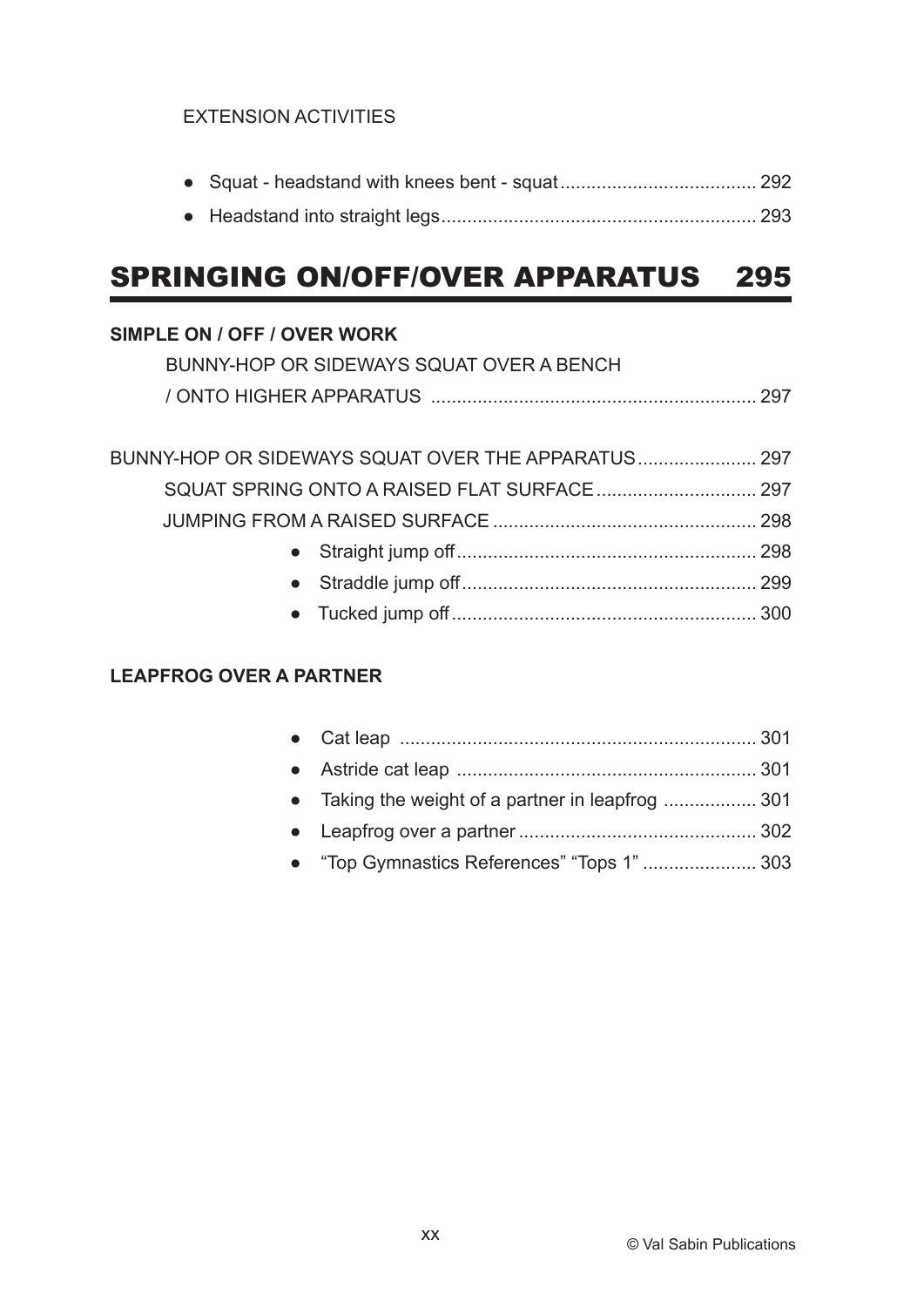#### STRETCHING AND CURLING **EXECUTE 2012 STRETCHING AND CURLING**



- **Warm-up (i)** Can you travel in and out of each other and into spaces STOP. *(Repeat several times - check on body tension to hold the shape and one foot in front of the other to hold a balanced position)*
	- **(ii)** Travel in and out of each other and into spaces STOP small. *(Repeat several times and remind about pulling muscles in)*



**(iii)** *(Repeat (ii) but when the children are stopped in a small curled position, can they... )* Slowly grow up tall and thin with stretched fingers and toes. *(Repeat several times)*





**Floorwork (i)** Curl up tightly - head in, knees bent, elbows in, etc. Can you remember the different parts we can be small on? Backs, sides, knees, feet, shoulders etc. *(Demonstrations and all tty ideas)*

> **(ii)** Travel slowly in a small curled up position - can you go in different directions when you are curled up on feet - or rolling over on your side?

- **(iii)** Stretch out as tall or as wide as possible.  *(Tight, strong bodies, stretched fingers and toes).* Can you move to another space in a stretched-out shape? *(Stretched out shape can be wide from side to side or from front to back)*
- **(iv)** Do we always have to be stretched out standing up? What other stretched out positions can you find? *(Demonstrations and have another turn - possibly teach the sideways stretched-out "log" roil.)*



- **Apparatus (i)** Travel over/under/around your apparatus explore it.
	- **(ii)** Travel over/under/around your apparatus and find places where you can stretch out wide. *(Demonstrations and establish if they are wide thin/high/low shapes, then repeat the task.)*
	- **(iii)** Travel in and out of the apparatus in a curled way and make a stretched shape on the apparatus or under it. *(Repeat several times)*  **♫**

#### **Concluding activity ♫**

Can you travel along the ground SLOWLY sometimes stretched and sometimes curled?

*("ACTION KIDS" ref: G7, G8, D2)*

**29**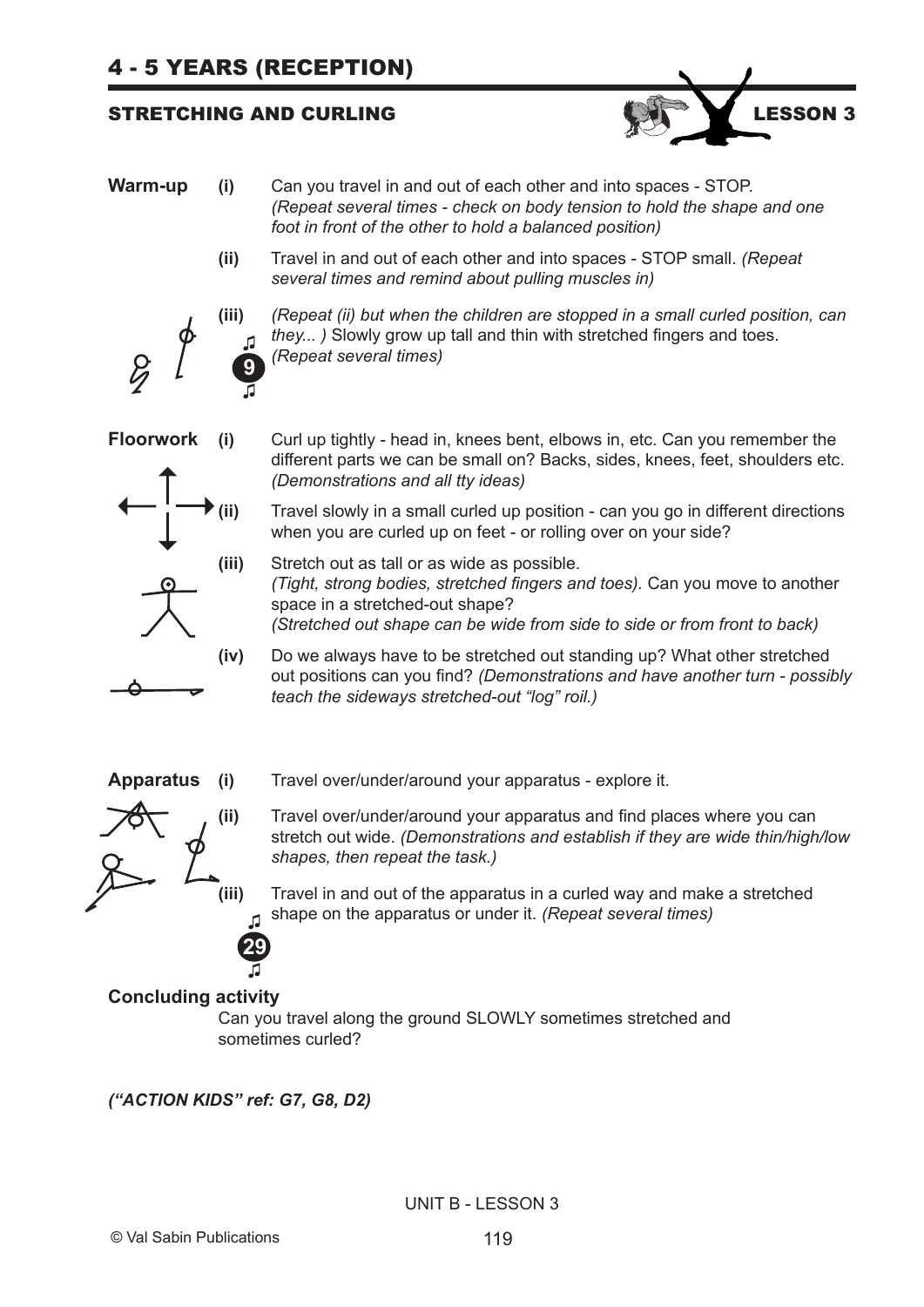# LEARNING OBJECTIVES

#### **Children should learn:-**

- to travel confidently and competently in different ways and on different body parts.
- to understand and create different pathways and move in different directions.
- to link together three different movements showing contrasts in speed and level
- perform a limited range of skills with a partner.

### PATHWAYS - STRAIGHT, ZIG-ZAG, CURVING (6-7 YEARS)

#### **UNIT FRAMEWORK**

- Musical warm-ups
- **(a)** Experiencing and identifying different patterns or pathways on the floor, straight, zig-zag, and curving.
- **(b)** Identifying the different directions of different pathways.
- **(c)** Making pathways on the floor which are large or small.
- **(d)** Travelling on the pathways with high or low movements.
- **(e)** Experimenting with different movements. Finding appropriate movements to travel different shaped pathways e.g. run and turning jump repeated several times will create a zig-zag pathway.
- **(f)**, Partnerwork. "Follow-my-leader" showing different shaped pathways, and appropriate movements for travelling on them.
- **(g)** All these ideas, at every stage, are transferred to appropriate apparatus and adapted and developed as necessary.

#### **References for detailed skill teaching:-**

"TEACHING SPECIFIC SKILLS" *-* page 223 Jumping - page 229 Rolling - page 239 Travelling on hands and feet - page 271 Spring onto/from apparatus - page 295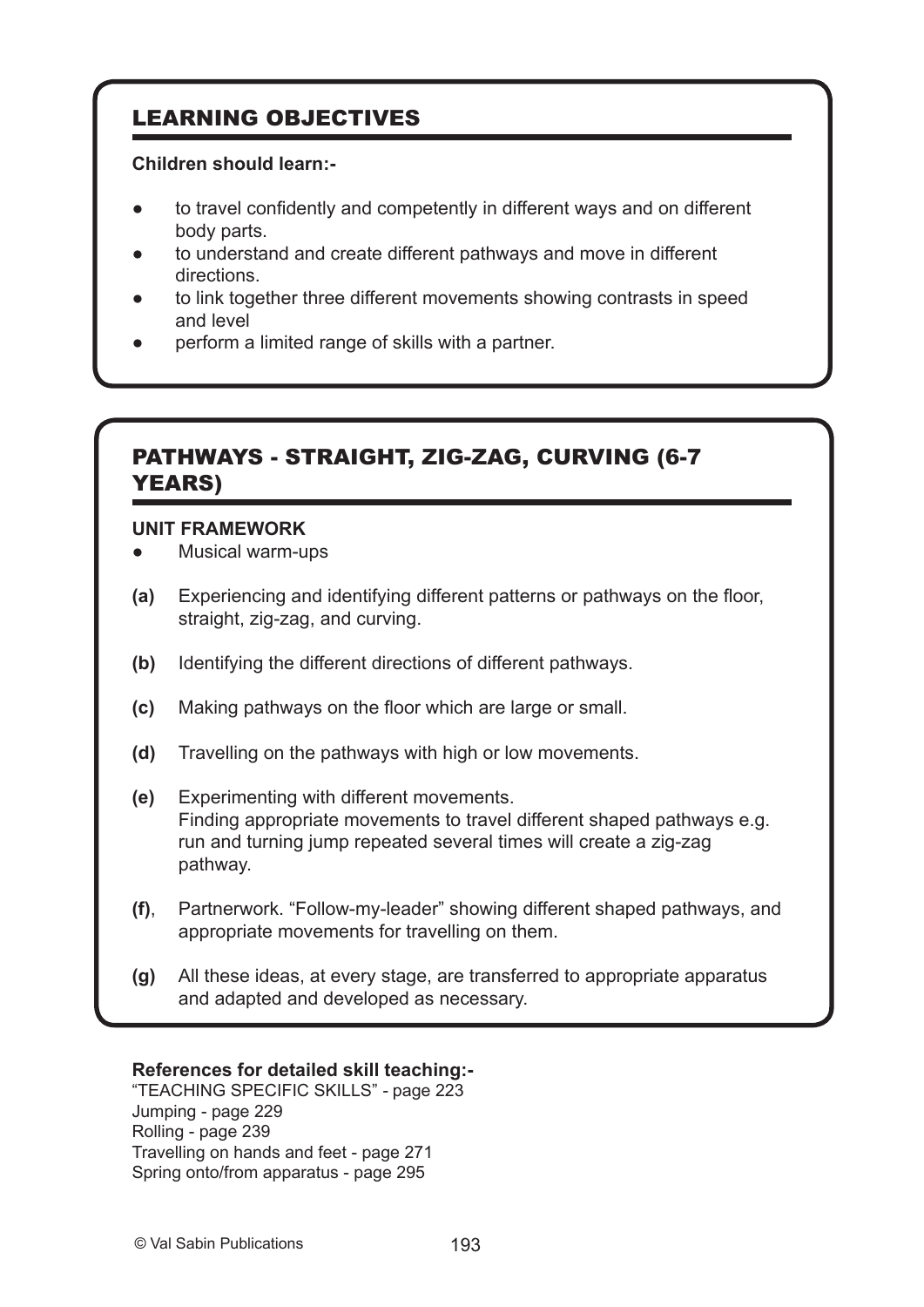# EXPECTED LEARNING OUTCOMES

### By the end of this unit most children should be able to:-

- **(a)** understand and show different pathways on the floor e.g. straight, zig-zag and curving and travel along them in different directions.
- **(b)** show an understanding of different speeds and levels.
- **(c)** understand and identify appropriate movement to travel along different shaped pathways.
- **(d)** select and fink together three different ways of travelling to create an interesting pathway. The sequence should show a definite beginning, middle and end.
- **(e)** observe and copy a partner in "Follow-my-leader" formation to show different pathways and link appropriate movement.
- **(f)** transfer and apply the knowledge, understanding, individual skills and linked movements to apparatus at every stage of learning.

# Children should be continually guided to:-

- use appropriate vocabulary to describe what they and others are doing.
- recognise how their bodies feel when they are active and understand that exercise improves health, makes you feel good and helps the body to work well.
- lift, carry and erect their own apparatus in a co-operative and safe way.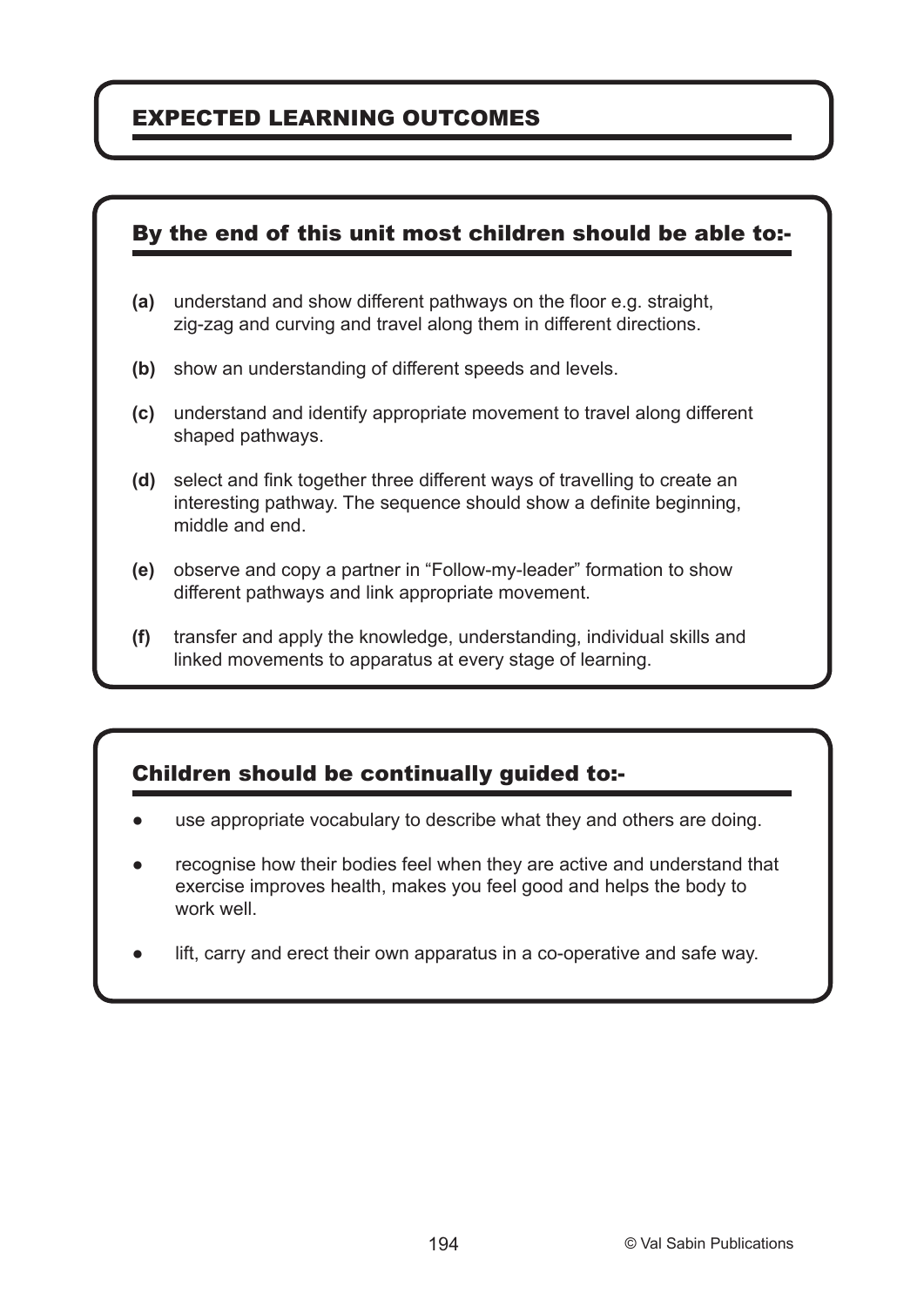| <b>6 - 7 YEARS (YEAR 2)</b> |       |                                                                                                                                                                                              |  |
|-----------------------------|-------|----------------------------------------------------------------------------------------------------------------------------------------------------------------------------------------------|--|
|                             |       | <b>LESSON 5</b><br>PATHWAYS - STRAIGHT, ZIG-ZAG, CURVING                                                                                                                                     |  |
| <b>Warm-up</b>              | (i)   | bounce forward for four beats<br>To the teacher's rhythm<br>backwards for four beats<br>sideways for four beats<br>other side for four beats                                                 |  |
|                             |       | Practise it on your own.<br>Can you repeat it several times in a pattern?                                                                                                                    |  |
|                             | (ii)  | With a partner - can you do the pattern side by side keeping the rhythm<br>together?                                                                                                         |  |
| <b>Floorwork</b>            | (i)   | Can you travel with your feet or one foot above your head?<br>(Demonstrations and look at ideas and give any appropriate teaching<br>points.)                                                |  |
|                             | (ii)  | Can you travel using different step patterns? (Hop, skip, jump, jump side to<br>side, 2 feet - 1 foot - 2 feet etc.) (Demonstrations and get quality<br>performance)                         |  |
|                             | (iii) | Can you travel in a turning or spinning way on different parts of your body?<br>(Demonstrations and all try.)                                                                                |  |
|                             | (iv)  | Show me all the different shaped jumps you can think of. (Demonstrations<br>and reminders.)                                                                                                  |  |
|                             | (v)   | Using some of these ideas, can you trace a large square on the floor and<br>travel along its lines in different ways?                                                                        |  |
|                             | (vi)  | Can you now trace a pattern on the floor which has both a straight line and a<br>curved line in it and travel along it on different body parts.                                              |  |
|                             |       | (Allow time for children to complete the task and then take out<br>demonstrations. Have they used the short straight line for a run - jump?<br>Have a neat starting and finishing position.) |  |
| <b>Apparatus</b>            | (i)   | Explore your own apparatus over, under, along, through etc.                                                                                                                                  |  |
|                             | (ii)  | Travel onto the apparatus, turn around and travel back to where you started<br>from in straight lines.                                                                                       |  |
|                             | (iii) | Travel, using an interesting pathway on the apparatus - sometimes using<br>straight lines, sometimes using curved lines, and sometimes using zig-zags.                                       |  |
|                             |       |                                                                                                                                                                                              |  |
| <b>Concluding activity</b>  |       |                                                                                                                                                                                              |  |

Slide along the floor with your feet higher than your head.

 $\chi$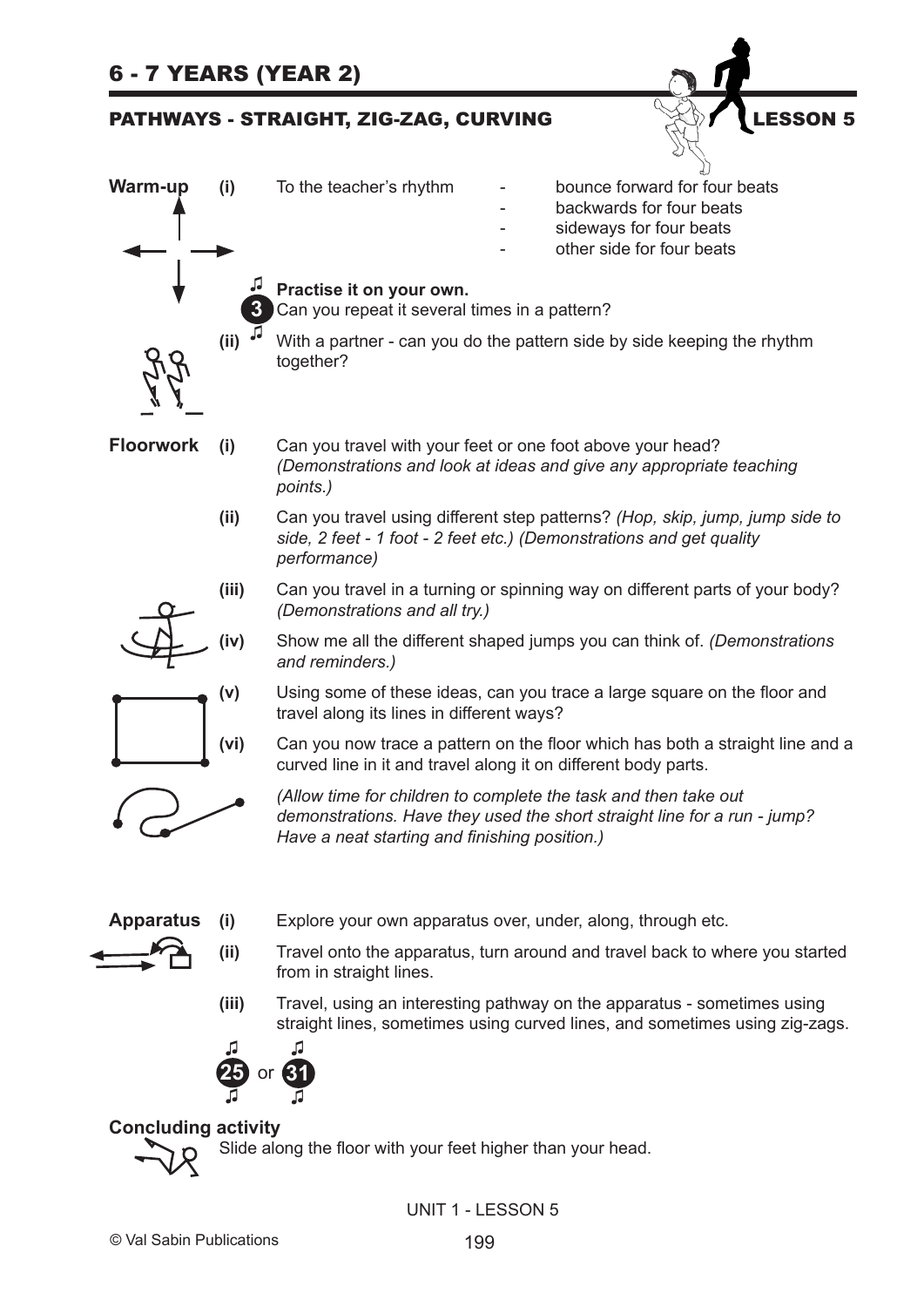

# SUGGESTIONS FOR MOVING OUT OF A FORWARD ROLL

**1** Push up from two feet into a "bunny-hop"/handstand.



- Come out of the forward roll; place hands straight onto the mat, fingers pointing forward, arms straight, keep head up and push from feet to raise hips in the air. If the child is strong and controlled in the movement a greater thrust from both feet will take him/her into a handstand position.
- **2** Forward roll into straddle balance



 The teaching points for this movement are detailed at a later stage in the "forward roll" section.

**3** "Walk out"- one knee bent to put foot under hips as the other leg stretches out to push up to standing with a large "step".



 The teaching points for this movement are also detailed at a later stage in the "forward roll" section.

**4** Forward roll into lying on back and then sideways "log roll".



 The forward roll must be executed slowly. When the child's back is on the floor, the stomach muscles are tensed and the legs lowered slowly and in the straight position down to the ground so the child is lying full length on the floor. From this position the "log roll" can be initiated.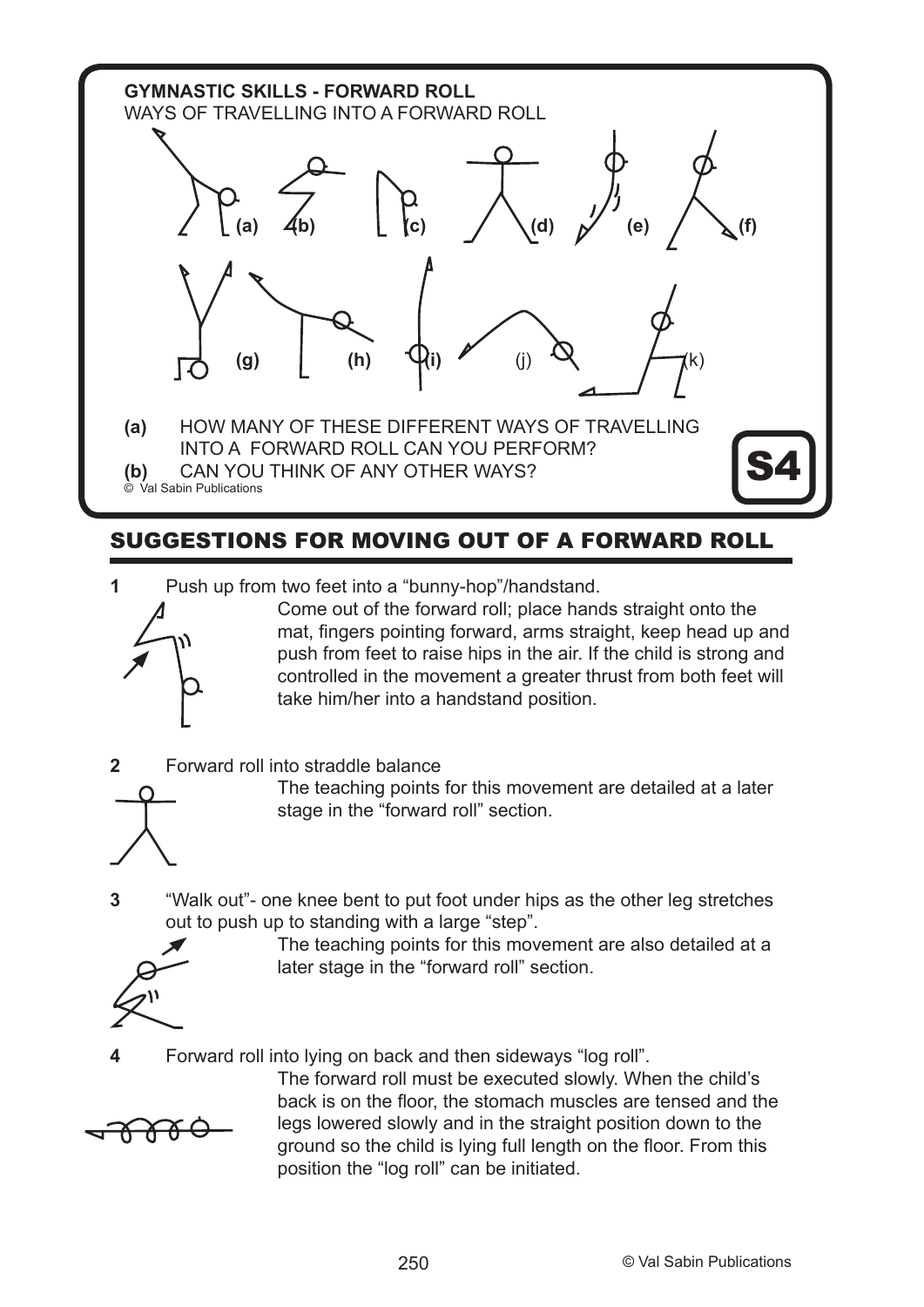**5** Forward roll into kneeling on one knee.

In the final stages of the roll, one knee is tucked under the body - arms reach forward and other foot is placed on the ground.

**6** Forward roll and stop halfway over in a shoulder stand.

 This is good for developing controlled movement. Tuck the head right under - as soon as the hips are directly over the head, take hands from the floor to hold the back of the waist and the upper arms are firmly against the ground to support the body weight.

**7** Slow forward roll and stop just before the end in a "jack-knife" position.



 This requires very good body tension and strong stomach muscles Slowly go over in a forward roll, straighten legs out as they pass over the head, tighten all body muscles up and stop in the "jack-knife" position before the legs touch the ground.

There now follows a series of "task cards" which the teacher could photocopy and make into durable cards for use with a class. Each card gives a simple shape for the child to move into as they complete a forward roll. The series of cards on the following pages are individual movements suitable for use with younger classes. The composite "master" card below is suitable for using with Year 5 and Year 6 as the teacher feels appropriate.

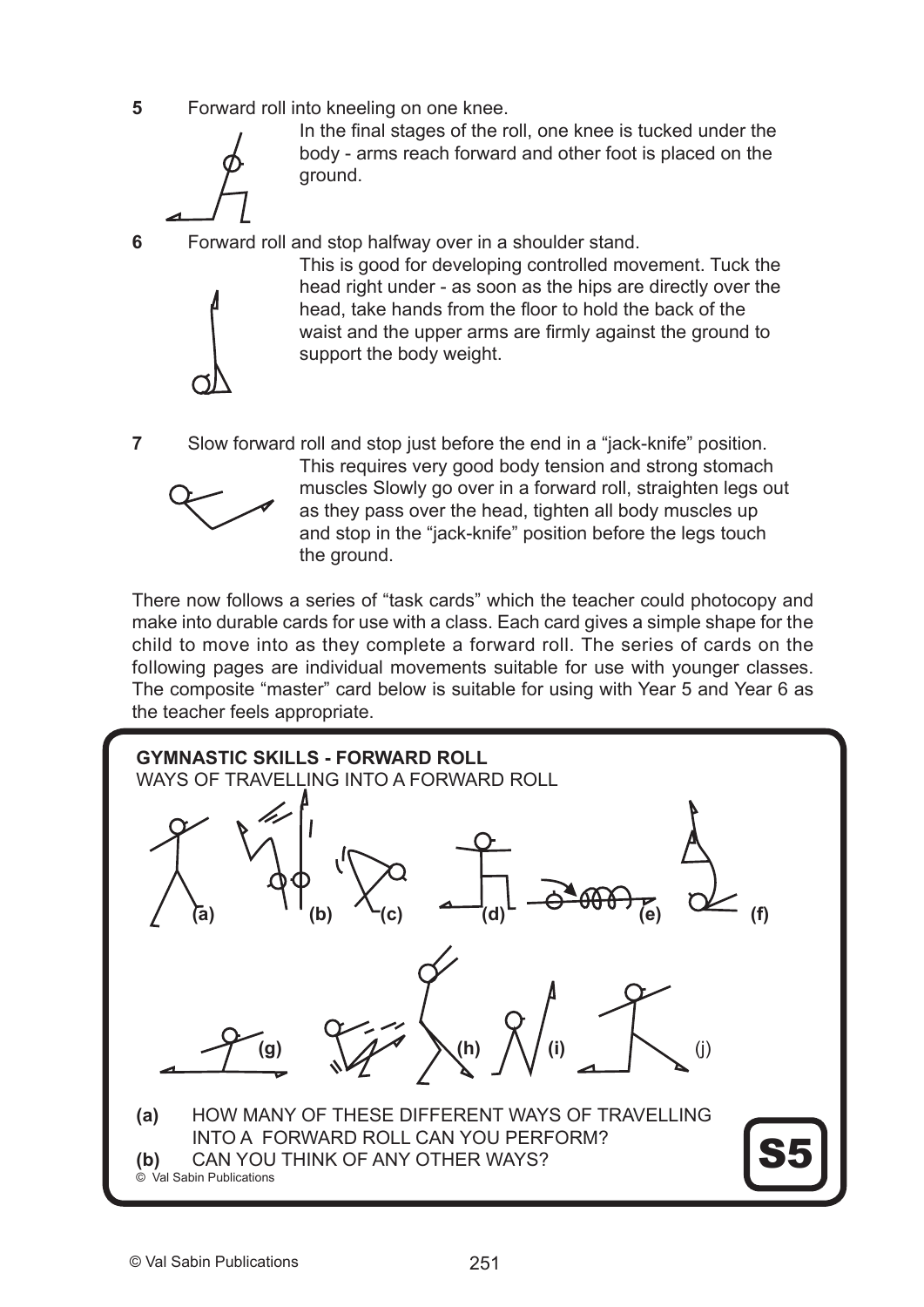#### CATERPILLAR WALK



- Lie on tummy on the ground, hands on the floor.
- Push up onto straight arms with body straight behind *(front support)*
- Walk feet up to stationary hands.
- Then walk hands forward as feet remain stationary.
- Back into straight body position with strong arms *(front support)*
- Flat on tummy on the ground.

**Very important:** To keep strong arms and strong body tension. **Common fault:** Find difficulty in pushing from the ground into the front support position. **Remedy:** Miss out lying on the ground and caterpillar walk from front support back to front support only.

**Extension: (i)** Can you caterpillar walk backwards? **(ii)** Can you caterpillar walk with legs astride?

N.B. This is a very strenuous activity and children should engage in it for short bursts of time.

#### SPINNING TOP

- Place one hand on the ground, slightly in front of the body.
- Stretch the other arm up to the ceiling.
- Walk or run your feet around the hand on the floor.
- Change hands and change direction.

**Very important:** To maintain strong arms and body tension.

**Common fault:** Find difficulty in maintaining body position.

**Remedy:** Push bottom up into the air and look at the hand which is stretched towards the ceiling.